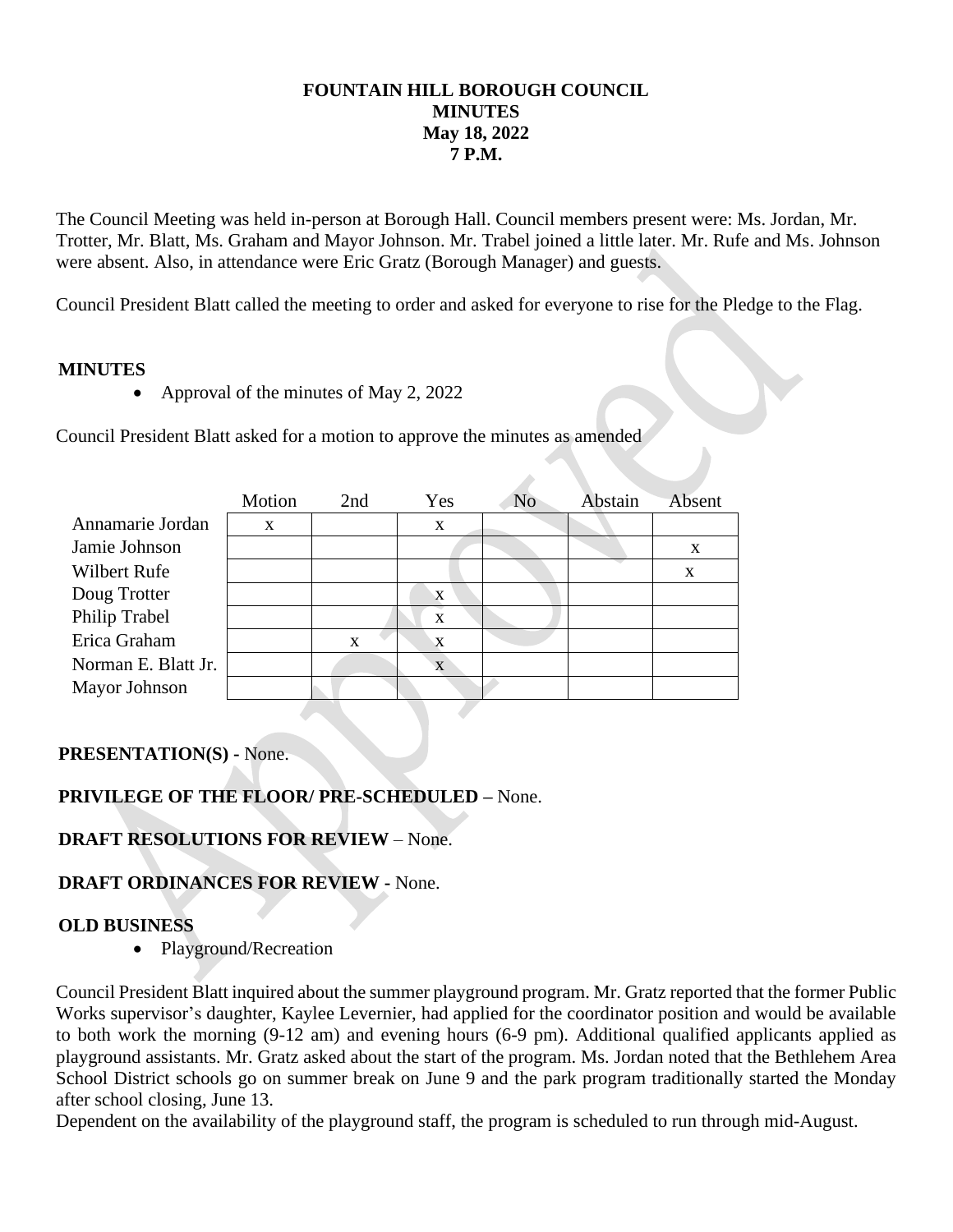Mr. Gratz mentioned that Mr. Quarry, the Public Works Supervisor, had suggested to lock the basketball rims two weeks before the playground program starts to give his crew enough time cleaning and preparing the grounds - especially in light of the recent littering occurring again. Council consented.

Mr. Gratz had discovered that the current ordinance only expressly prohibits motor vehicle use in the Lechauwecki Park and not in the other parks. He will further look into the issue and report on it.

• Hellertown Pool Agreement

Council President Blatt summarized the Hellertown Pool Draft Agreement stating that Fountain Hill residents may purchase multiple (eight) use and season passes in Fountain Hill at the Hellertown residential rate Fountain Hill Borough will supplement the difference between the residential/non-residential rates plus a 10% surcharge – payment will be made at the end of the pool season. Daily rates do not differentiate between residential and nonresidential status. The resolution to vote on the inter municipal agreement will be presented at the June 6 meeting.

• Pool Grant Follow-up

Mr. Gratz informed that the Community Development Block Grant (CDBG) is available for pool funding. However, CDBG funding is restricted to only fund projects that benefit at least 50% low-income residents. Even though Fountain Hill generally qualifies for more than 50% low-income families per the latest census records, it would be extremely difficult to enforce the exclusive use of the pool by Fountain Hill residents.

• Memorial Day Event – May 27, 1pm – Spiegel Street triangle across from the Little League field

Council President Blatt reminded of the upcoming Memorial Day event to honor the men and women who died while serving in the U.S. military and invited everyone to participate.

• KME Fire Engine sold/transfer (complete)

The KME Fire Engine was sold and paid for at the day of the transfer. It will ultimately be boated to Peru as its final destination.

• Little League Building repairs (complete)

The Little League building repairs were completed by the Public Works department crew.

# **DISCUSSION ITEMS (NEW BUSINESS)**

• Electronics Recycling Event

This year, Fountain Hill will hold an electronics recycling event. Mr. Gratz asked Council to define acceptable recyclable electronics and timing of the event. Republic Services will provide the dumpster above the Little League field as part of their contract with the Borough. Council President Blatt asked if a recycling fee should be charged. Mr. Gratz responded that the Health & Sanitation fund balance would allow to fully fund this year's event to Fountain Hill residents with proof of residency. Ms. Graham suggested to limit the number of recyclable items accepted to avoid abuse of the program. Council finally consented to hold the electronic recycling event on a Saturday at the end of the Little League season. It will be free to Fountain Hill residents but limit the number of electronic items ("everything with a plug") to five per resident to cap the Borough's cost.

Mr. Gratz had also reached out to Salisbury Township to potentially partner with them for this recycling event. However, Salisbury declined because the township's garbage hauler contract already includes curbside recycling. Mr. Gratz will consider discussing this service when the next refuse collection contract will be negotiated.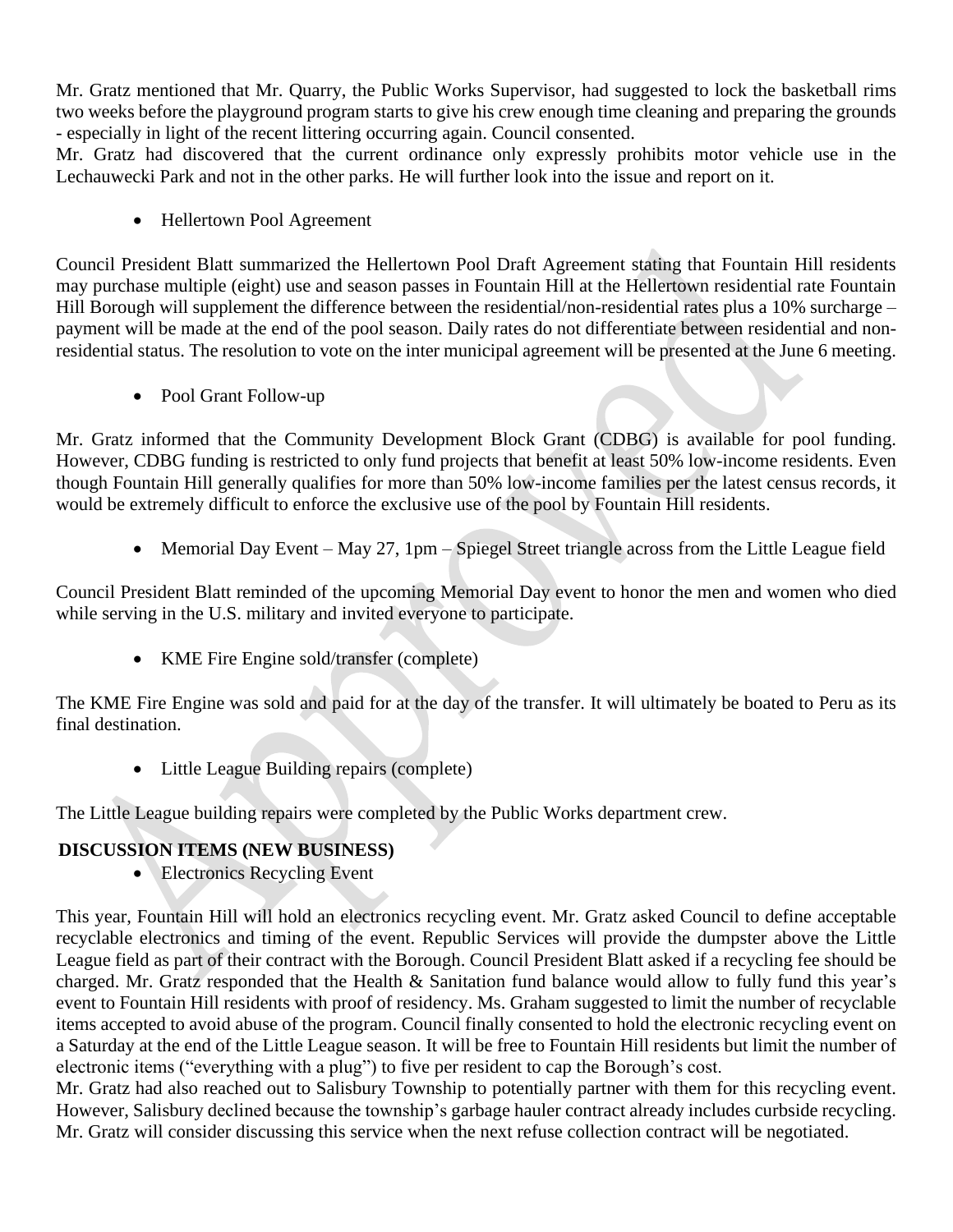• Notification Software

In light of the recent discussion about the success of reaching out to the public, Council discussed other options than the venues already in use (website, facebook, newspaper) – such as notification software. Mr. Gratz will do some more research. Mr. Gratz did caution though that the success of a public alert system is dependent on residents willing to sign up.

# **COUNCIL ACTION ITEMS**

• Motion to approve the hiring of Keith Zehner as the Zoning and Code Enforcement Officer, effective May 26, 2022

The Personnel Committee recommended to offer Mr. Zehner the position as Zoning and Code Enforcement Officer. His annual salary will be set at \$65,000 with all the benefits for non-uniform employees, including 2.5 weeks of paid vacation.

Council President Blatt entertained a motion to approve his hiring.

|                     | Motion | 2nd | Yes          | N <sub>0</sub> | Abstain | Absent |
|---------------------|--------|-----|--------------|----------------|---------|--------|
| Annamarie Jordan    | X      |     | X            |                |         |        |
| Jamie Johnson       |        |     |              |                |         | X      |
| Wilbert Rufe        |        |     |              |                |         | X      |
| Doug Trotter        |        |     | X            |                |         |        |
| Philip Trabel       |        | X   | $\mathbf{X}$ |                |         |        |
| Erica Graham        |        |     | X            |                |         |        |
| Norman E. Blatt Jr. |        |     | $\mathbf x$  |                |         |        |
| Mayor Johnson       |        |     |              |                |         |        |

• Motion to approve the appointment of Brian Liable to the position of Crew Leader, Public Works, with a \$1.25 per hour raise as per the Collective Bargaining Agreement

Based on the recommendation of the Public Works Committee Council President Blatt entertained a motion to approve Mr. Laible's appointment.

|                     | Motion       | 2nd | Yes | N <sub>o</sub> | Abstain | Absent |
|---------------------|--------------|-----|-----|----------------|---------|--------|
| Annamarie Jordan    | $\mathbf{x}$ |     | X   |                |         |        |
| Jamie Johnson       |              |     |     |                |         | X      |
| Wilbert Rufe        |              |     |     |                |         | X      |
| Doug Trotter        |              | X   | X   |                |         |        |
| Philip Trabel       |              |     | X   |                |         |        |
| Erica Graham        |              |     | X   |                |         |        |
| Norman E. Blatt Jr. |              |     | X   |                |         |        |
| Mayor Johnson       |              |     |     |                |         |        |

• Hiring of Kaylee Levernier as the Recreation Program Coordinator/Manager for Summer 2022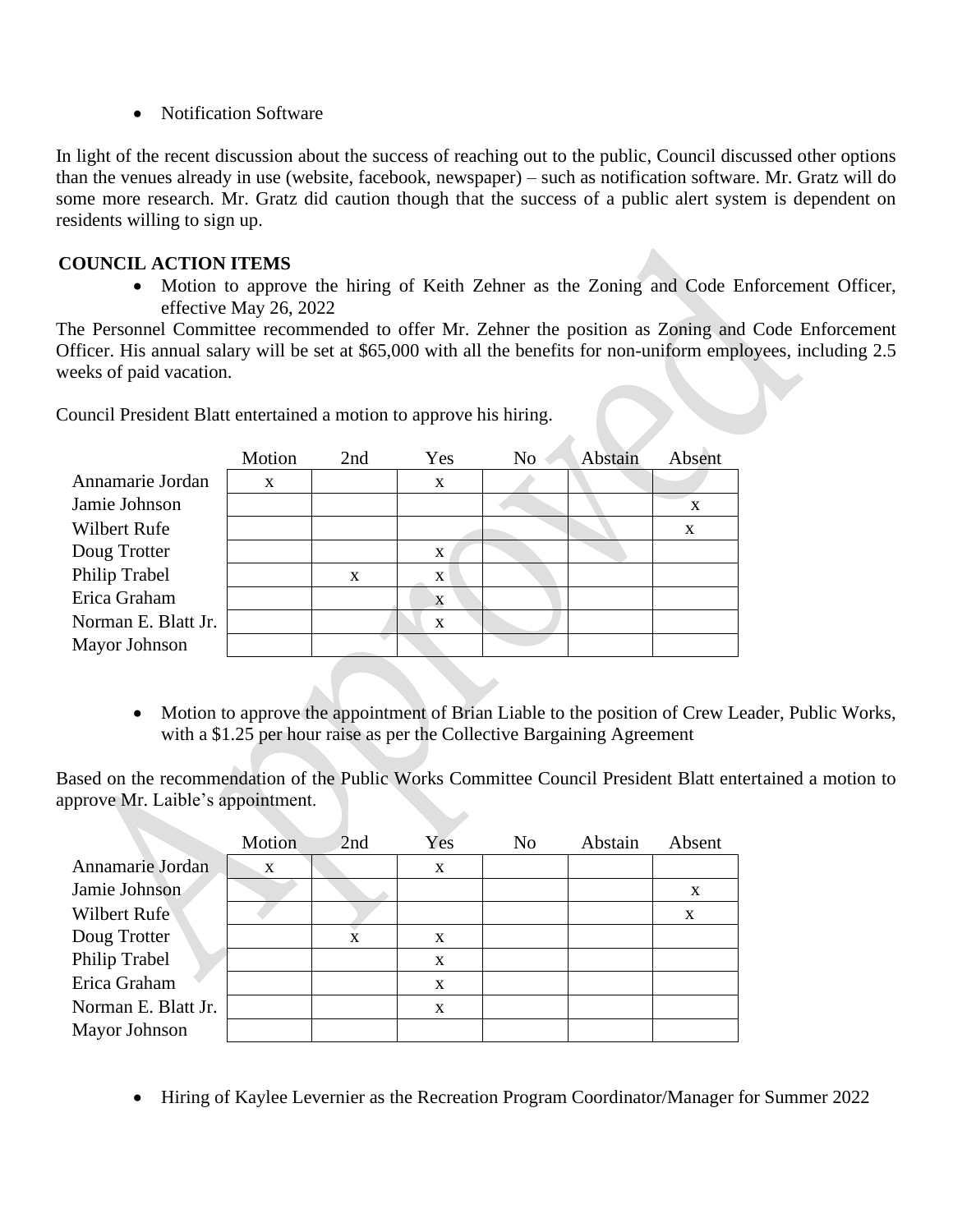Ms. Levernier is offered \$20.00/hr. without benefits working both the morning and evening hours. Mr. Gratz mentioned that Ms. Levernier would also be interested in facilitating other recreational activities, such as movie night.

Council President entertained a motion to approve her hiring.

|                     | Motion | 2nd | Yes | N <sub>o</sub> | Abstain | Absent |  |
|---------------------|--------|-----|-----|----------------|---------|--------|--|
| Annamarie Jordan    |        |     | X   |                |         |        |  |
| Jamie Johnson       |        |     |     |                |         | X      |  |
| Wilbert Rufe        |        |     |     |                |         |        |  |
| Doug Trotter        |        |     | X   |                |         |        |  |
| Philip Trabel       | X      |     | X   |                |         |        |  |
| Erica Graham        |        | X   | X   |                |         |        |  |
| Norman E. Blatt Jr. |        |     | X   |                |         |        |  |
| Mayor Johnson       |        |     |     |                |         |        |  |
|                     |        |     |     |                |         |        |  |

**PRIVILEGE OF THE FLOOR –** Discussion on Non - Agenda Items – None.

## **EXECUTIVE SESSION (None)**

Council President Blatt reminded again of the upcoming Memorial Day celebration. He also inquired if individual memorial bricks are still available to purchase. Mr. Gratz responded that none have been sold within the past months. However, memorial bricks are still offered for purchase.

# **ADJOURNMENT**

At 7:33pm Council President entertained a motion to adjourn. Mr. Trabel made the motion, seconded by Ms. Graham and unanimously approved.

> BOROUGH OF FOUNTAIN HILL LEHIGH COUNTY, PENNSYLVANIA  $\mathbf{B} \mathbf{v}$ :

 $\overline{\phantom{a}}$ Norman E Blatt - President of Council

SUBMITTED:

 $BY:$ Cordula Voges, Finance Director

ATTEST:

 $\operatorname{By:}$ 

Eric Gratz, Borough Manager

Next Ordinance – 871